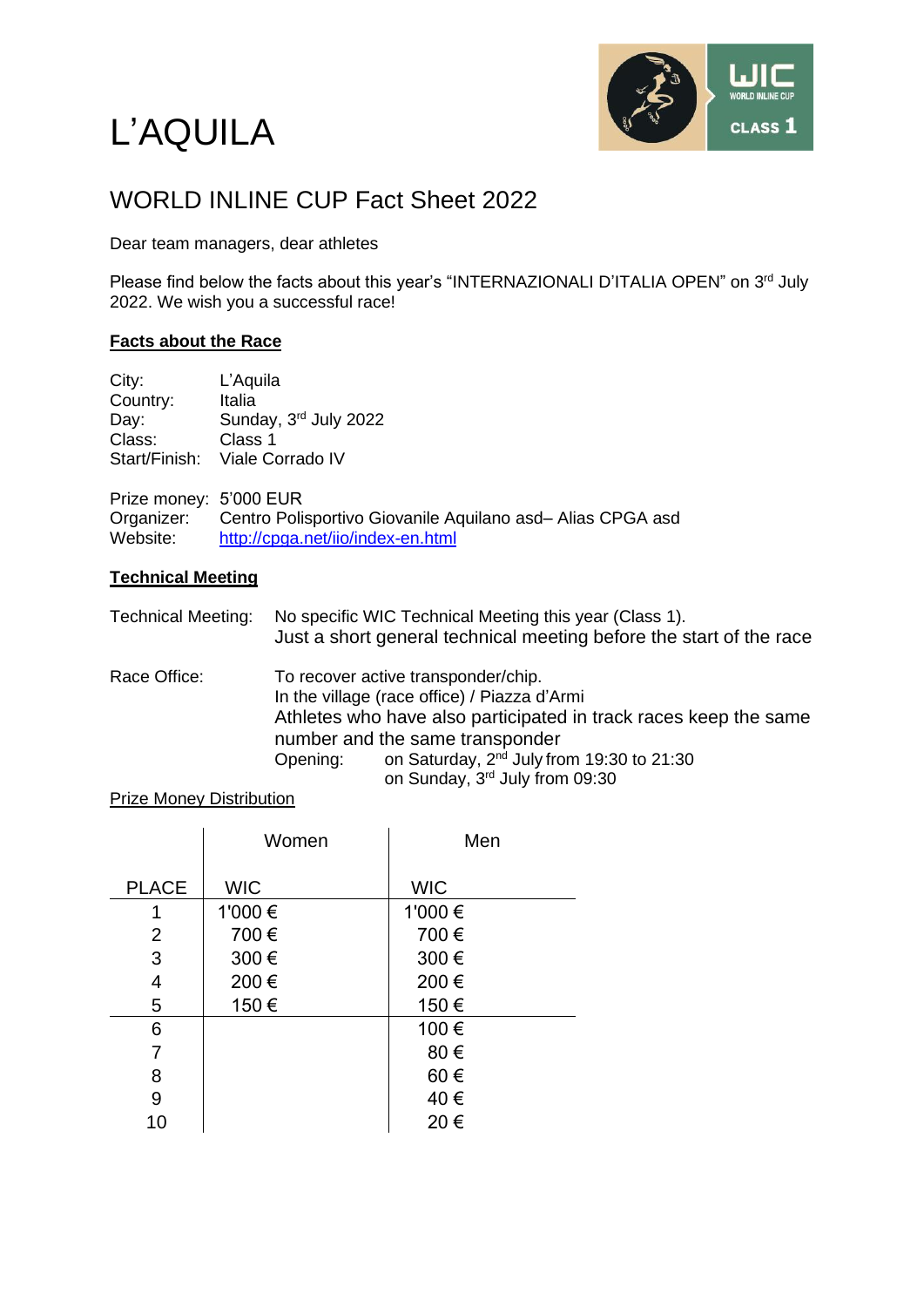

# **Race Schedule**

Sunday, 3<sup>rd</sup> July

- **11.00 WIC Marathon - Start Women 42 km / 19 laps + 395mt**
	-
- **12:30 WIC Marathon - Start Men 42 km / 19 laps + 395mt 14:45 Award ceremony & prizes, offered by the organization CPGA, giving just after the race,** after completing the expense reimbursement form. [http://cpga.net/iio/docs/refund\\_voucher.pdf](http://cpga.net/iio/docs/refund_voucher.pdf)

# **Course map:**

Distance of the lap: **2.200 mt**

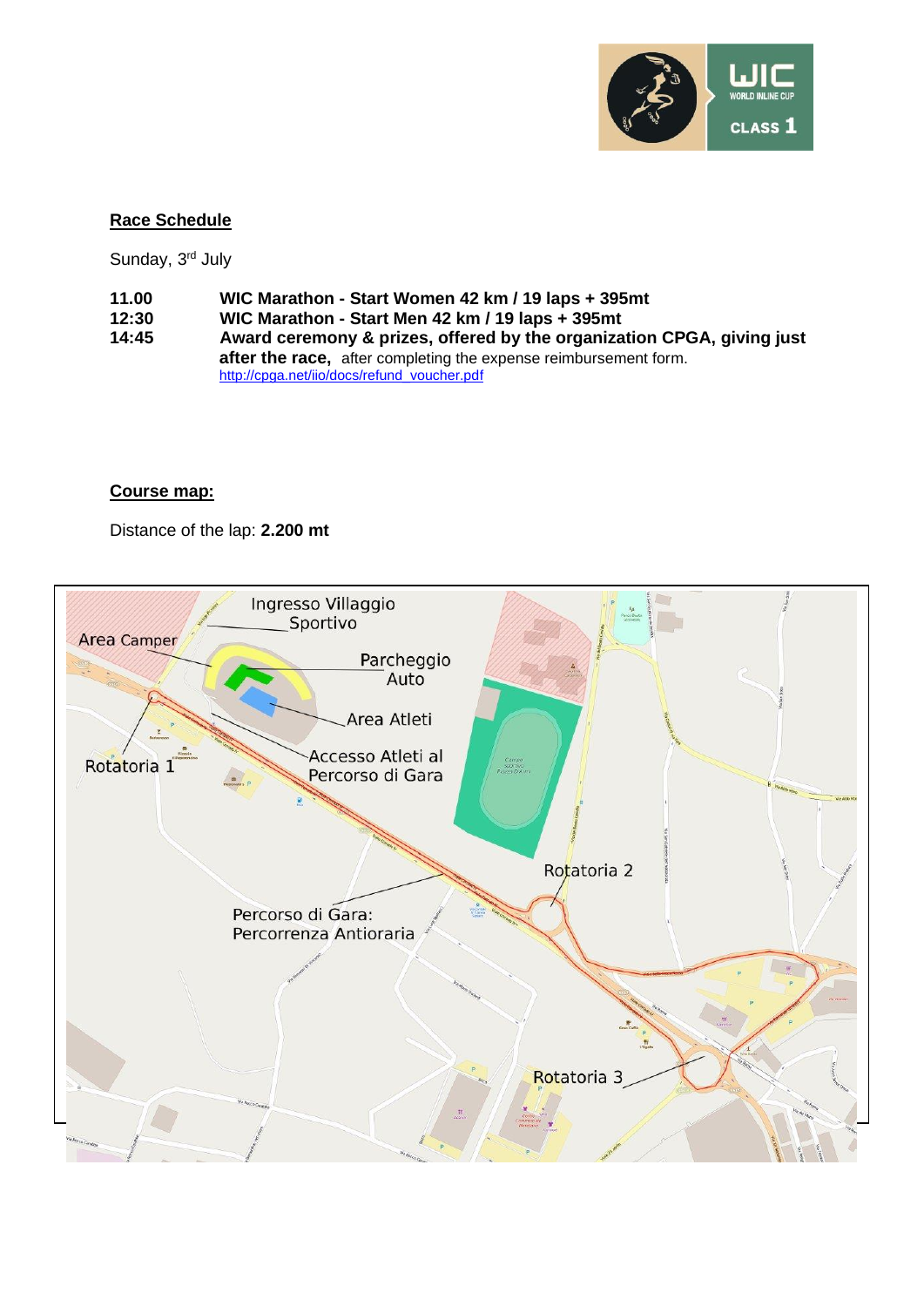



#### **CANADIAN HOTEL \*\*\***

Address S.S. 17 (loc. Casermette) L'Aquila Web Site [canadianhotel.it](http://www.canadianhotel.it/)

Distance from the track 2km

Special Rates : more information :<http://cpga.net/iio/accommodations.html>

The hotel is offering special rates for the teams. The rooms/nights have to be booked and paid directly to the hotel.

#### **Organizer Contact**

| Organizer:             | Centro Polisportivo Giovanile Aquilano asd - Alias CPGA asd     |  |
|------------------------|-----------------------------------------------------------------|--|
| <b>Contact Person:</b> | Mrs. Elena Brizzi                                               |  |
| Mail:                  | cpgacommunication@gmail.com                                     |  |
| Phone:                 | +39 331 9295927 / +39 0862 314511                               |  |
|                        | Mario Miconi - Prèsident - +39 335 427208 - +39 334 6561158     |  |
| Web:                   | www.cpga.net/iio - http://cpga.net/iio/index-en.html in English |  |
|                        | www.facebook.com/cpganewpage                                    |  |